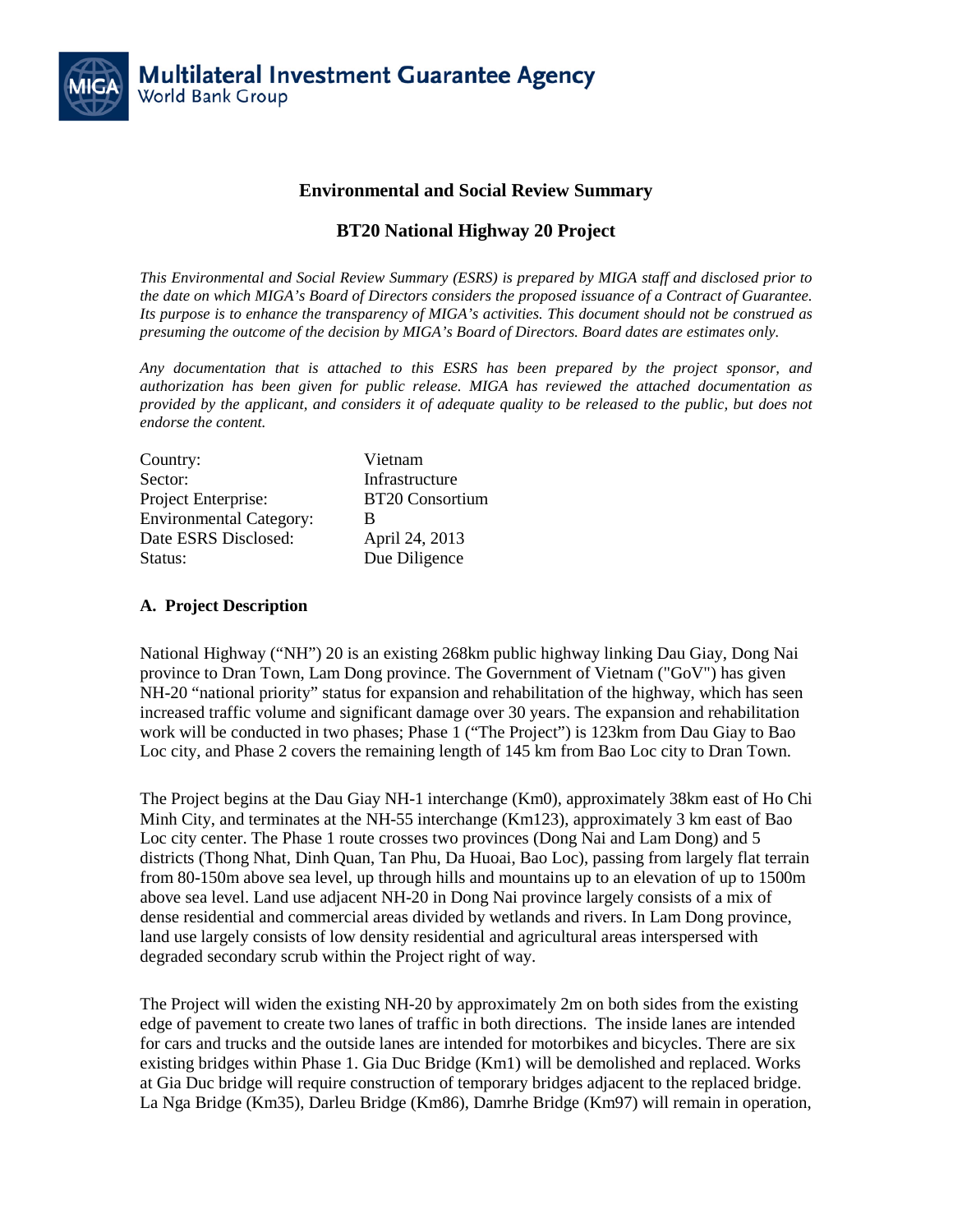with a new span constructed immediately adjacent resulting in a realignment of the approach. Phuong Lam Bridge (Km65) and Dai Quay Bridges (Km88) will be upgraded on the surface.. Additional works include installation of cross and vertical culverts, slope reinforcement, retaining walls, and traffic safety works (signage, Km pillars, safety fencing, and paint marking).

Six temporary construction staging areas of approximately  $300m<sup>2</sup>$  will be located at intervals (Km1, Km35, Km65, Km86, Km88 and Km97) along the route for material and equipment storage, casting workshop, and assembly. The contractors have mobilized two asphalt plants, and are expected to mobilize one more during the peak construction period. These plants will not be in fixed location during the entire construction phase, but placed at convenient locations for the construction of each road section.

Aggregate material for the road will come from two stone quarries near NH-20. Quarry Soklu 2 is a 15ha site with an expected monthly output of 20,000m3 located in Thong Nhat, Dong Nai province approximately 3km from NH-20 at Km7. Quarry Tan Thanh Tu is a 12ha site with an expected monthly capacity of 10,000m3 located in Bao Loc, Lam Dong province approximately 8km from NH-20 at Km117. Roads leading to the quarry areas will be repaired and widened approximately 1m on either side

A Build-Transfer contract for Phase 1 was signed in September 2012 between the Ministry of Transportation ("MoT") and the BT-20 – Cuu Long Joint Stock Company ("BT20"), a consortium comprised of Dong Mekong Construction Production Trade Service Co., PetroVietnam Construction Joint Stock Company, Cuu Long Corporation for Investment, Development and Project Management of Infrastructure, and Building Materials Corporation No. 1 Co. BT20 contractors began construction in December 2011 and construction is expected to be completed in December 2014. Expansion and rehabilitation works have been divided into 14 sections, with construction occurring sequentially following completion of each section. Due to the urgency of the Project, GoV required BT20 to commence construction works for section Km92-97 before signing the Phase 1 Build-Transfer contract. MIGA has been approached by Goldman Sachs (Asia) LLC, a potential lender for Phase 1, to provide a guarantee against a failure by the GoV to honor its guarantee obligation for the \$250 million loan.

### **B. Environmental and Social Categorization**

The project is Category B under MIGA's Policy on Social and Environmental Sustainability. Key environmental and social risks and impacts include air emissions, soil erosion and runoff, surface and ground water quality, waste, hazardous materials, spills, noise and vibration, traffic safety, occupational health and safety, community health and safety, livelihood restoration, and land acquisition and involuntary resettlement. These risks and impacts are expected to be few in number, generally site-specific, largely reversible and readily addressed through mitigation measures.

# **C. Applicable Standards**

While all Performance Standards are applicable to this investment, based on our current information the investment will have impacts which must be managed in a manner consistent with the following Performance Standards: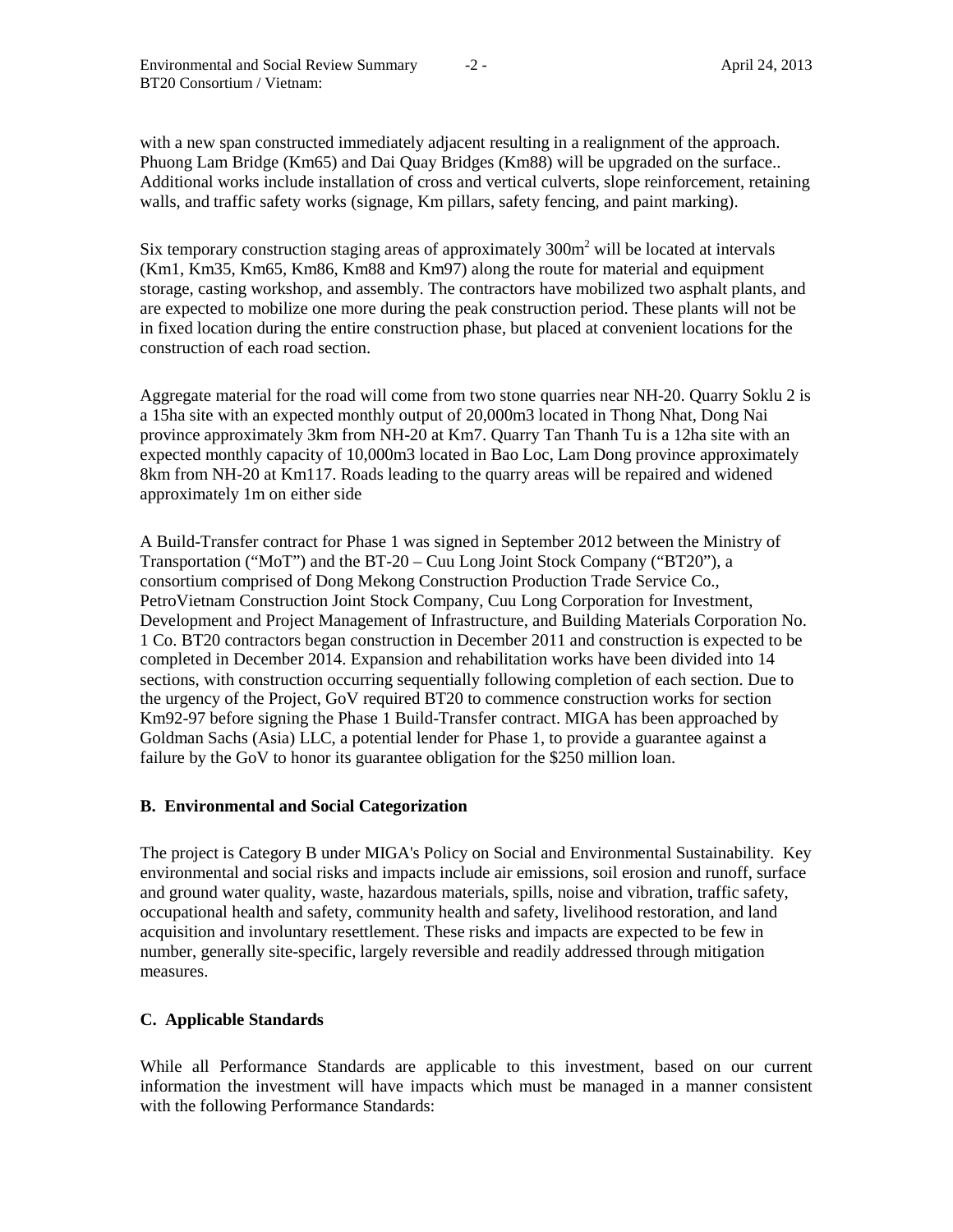- PS1: Social and Environmental Assessment and Management Systems
- PS2: Labor and Working Conditions
- PS3: Pollution Prevention and Abatement
- PS4: Community Health, Safety & Security
- PS5: Land Acquisition & Involuntary Resettlement

PS6 is not applicable as construction will only disturb habitat within 4-5m of the edge of the existing pavement, within which the land is either modified or highly degraded. No designated ecological areas, records of IUCN Red List engendered or critically endangered species, or known areas of natural or critical habitat have been identified within the Project's area of influence.

A community of approximately 350-400 ethnic minority K'Ho people inhabit a village approximately 1km from NH-20 near Km85. The K'Ho have their own language, which they speak at home, however their children attend public school and are schooled in Vietnamese. Economic activity among the K'Ho is mainly the cultivation of coffee, fruit trees, crops and rice. The K'Ho will not be directly impacted by the Project. Consultation was conducted with the Da Huoai District authorities and committee representative from K'Ho community in August 2012 confirming this assessment, therefore PS7 is not applicable.

Consultation with local regulatory organizations and the review of available records undertaken as part of the EIA process did not identify any known sites of archaeological or cultural heritage value within the Project site boundary, however a Chance Finds procedure has been developed for the construction phase of the project consistent with PS8.

In addition, the following World Bank Group ("WBG") Environmental, Health and Safety ("EHS") Guidelines are applicable to this project:

- General EHS Guidelines
- Industry Sector EHS Guidelines for Construction Materials Extraction

### **D. Key Documents and Scope of MIGA Review**

A MIGA environmental specialist conducted a site visit in February 2013. During the mission, discussions were held with BT20, MoT, affected businesses and project-affected people ("PAP").

The following documents were reviewed by MIGA:

• *EIA Report for Rehabilitation and Improvement of National Highway No.20*, Project for Rehabilitation and Improvement of National Highway No.20 – Section from Dong Nai Province to Lam Dong Province. October 2010. Project Management Unit No.7. Prepared by the Center for Nuclear Research Institute.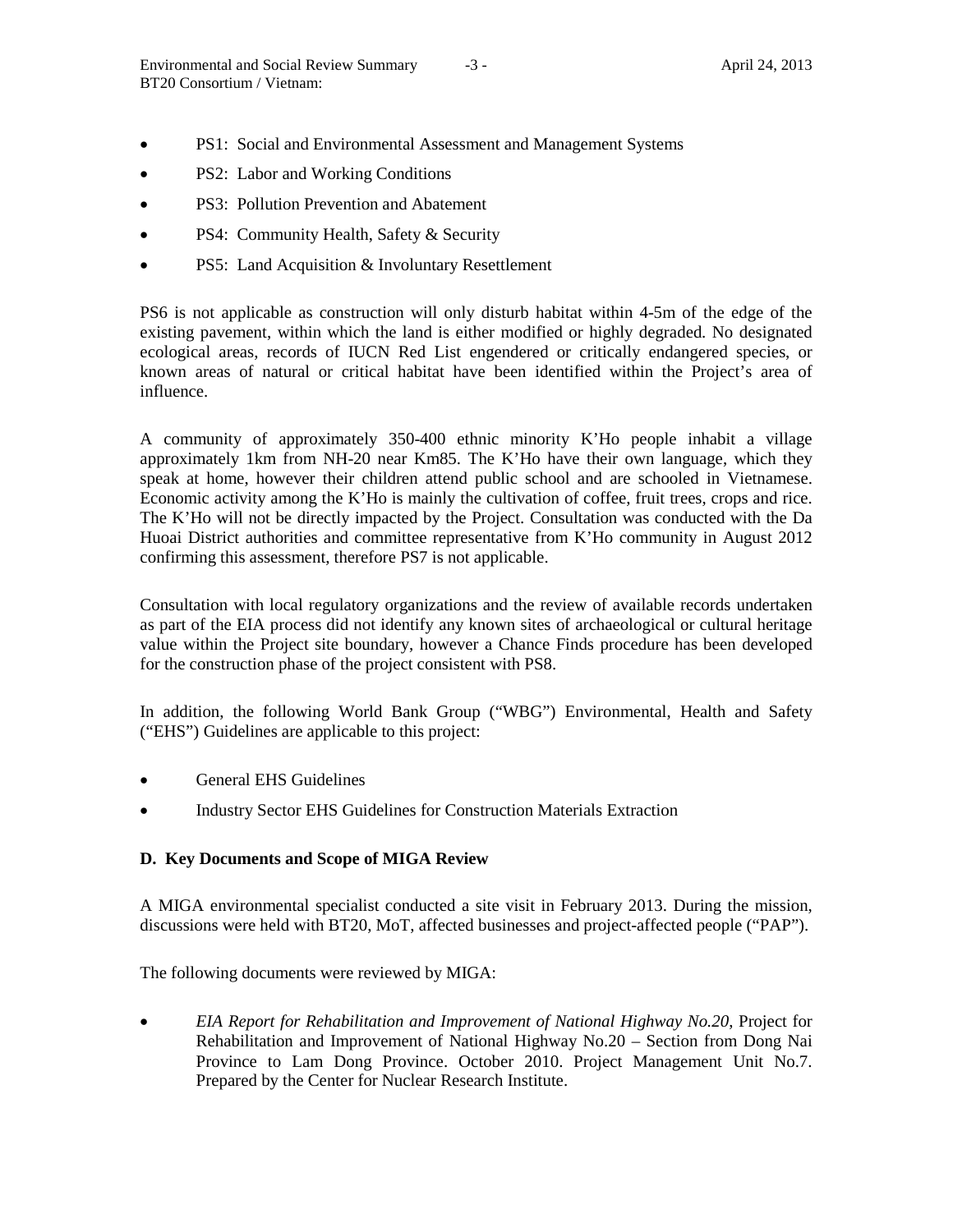- *Initial Site Visit Trip Report*, Highway BT-20 Rehabilitation Project. July 2012. WSP.
- *Summary Report of Business Impact Assessment*, Project for Rehabilitation and Improvement of National Highway No.20 – Section from Dong Nai Province to Lam Dong Province. March 2013. BT-20 Cuu Long.
- *Environmental and Social Management Plan*, Rehabilitation and Improvement of National Highway No.20 – Section from Dong Nai Province to Lam Dong Province. April 2013. BT-20 Cuu Long. Prepared by WSP.
- *Stakeholder Engagement Plan*, Highway 20 Rehabilitation Project. April 2012. BT-20 Cuu Long.

## **E. Key Issues and Mitigation**

### PS1: Social and Environmental Assessment and Management Systems

An environmental impact assessment ("EIA") was prepared in 2010 for Project Management Unit No.7 ("PMU7") of the MoT by the Center of Nuclear Research Institute of the Ministry of Science and Technology, based on GoV legal standards. The EIA describes the project activities; provides physical and environmental baseline information and summary socio-economic baseline information (insufficient for preparing a Resettlement Action Plan consistent with PS5); identifies and assesses environmental and social risks and impacts during preparation, construction and operations phases; and proposes measures to mitigate adverse environmental and social risks and impacts.

The EIA is supplemented by an Environmental and Social Management Plan ("ESMP") prepared by WSP, an international environmental consultancy contracted by Goldman Sachs. WSP conducted a gap analysis of the EIA against the Performance Standards, which included a site visit to the Project in July 2012. The ESMP was prepared by WSP with the objectives to: describe management and mitigation commitments provided in the EIA, describe additional mitigation measures consistent with good international industry practice and the Performance Standards, identify roles and responsibilities of the environmental and social manage organization of the Project, and communicate environmental and social requirements through the Project team.

The ESMP identifies the standards for Project legal and regulatory compliance with GoV laws and regulations; establishes an environmental and social management framework; summarizes and fills gaps in environmental and social baseline information; updates project activities; identifies roles and responsibilities in the Project environmental and social management structure; provides management plans consistent with the Performance Standards and WBG EHS Guidelines (air emissions, noise and vibration, ecology, waste, water, erosion and sediment control, spill prevention and response, hazardous materials, raw materials, cultural heritage, community impacts); provides an environmental monitoring and quality supervision plan; and includes an environmental and social action plan.

Construction contractors will be required, as a condition of their contracts with BT20, to implement and comply with the ESMP, including preparing management plans consistent with the specific management plans provided in the ESMP. BT20 will rely on PMU7 for Project environmental and social supervision, particularly PMU7's third party construction supervision consultant for supervision of BT20 contractors' environmental and social requirements, and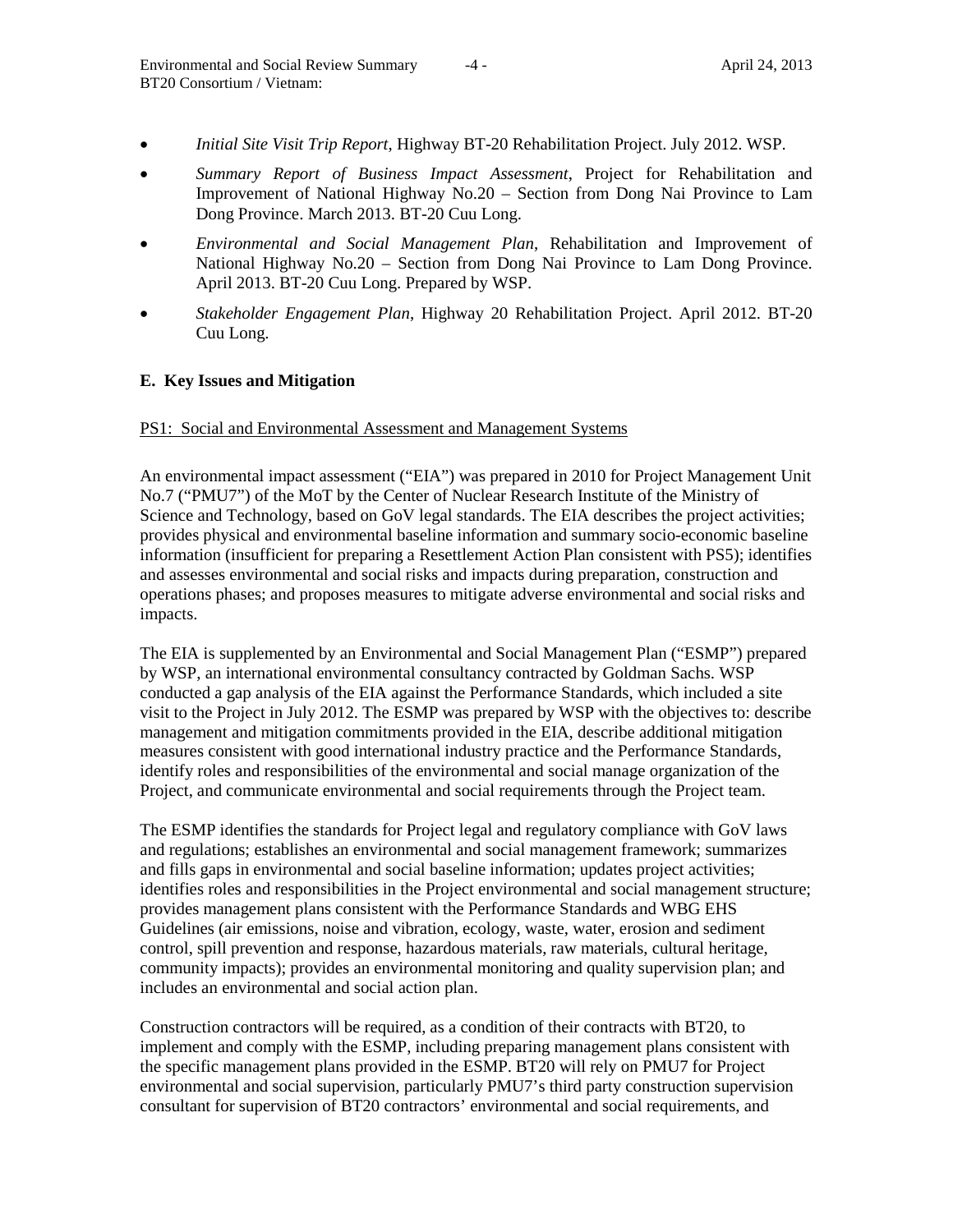PMU7's third party environmental consultant for monitoring and reporting on environmental and social performance. The construction supervision consultant has a daily on-site presence to supervise the execution or works by the contractors. The environmental consultant will be on site periodically to collect samples, data and information based on the requirements of the environmental monitoring and quality supervision plan provided in the ESMP.

All four independent partners in the BT20 consortium have prior experience in managing and executing infrastructure construction projects in Vietnam. The Cuu Long Corporation for Investment, Development and Project Management of Infrastructure has the most extensive experience of the four joint venture partners in delivering road and infrastructure construction projects in Vietnam on a scale commensurate with the Phase 1 expansion and rehabilitation of NH-20.

To manage environmental and social risks during construction and operations, including land acquisition and resettlement, MIGA has proposed to the GoV a framework to structure MIGA's engagement in the Project. Under the proposed framework, MIGA has requested GoV assurance that construction and operation of the Project fully complies with MIGA's Performance Standards and the WBG EHS Guidelines.

### PS2: Labor and Working Conditions

At peak construction, BT20 contractors will employ approximately 1,000 workers. MIGA requires receiving a Human Resources policy for BT20 and all construction contractors consistent with GoV labor law and PS2, reflecting transparent worker relations, terms and duration of employment, and a grievance mechanism, all based on the principle of non-discrimination. MIGA requires BT20 and BT20 contractors to comply with PS2 during the construction phase. Compliance with PS2 for the operations phase will fall within the scope of MIGA's proposed framework with the GoV.

Occupational health and safety ("OHS") measures provided in the ESMP include, requiring contractors to identify potential hazards and develop responses to eliminate sources of risks or minimize workers' exposure to hazards. Residual risks that cannot be avoided will be managed through appropriate protective measures, including controlling the hazard at the source and providing appropriate personal protective equipment (e.g. hats, gloves, boots, vests). Contractors will be required to provide training to all workers on OHS aspects relevant to their daily work and emergencies. All occupational injuries, illnesses and fatalities will be documented, recorded and investigated. Access to first aid and medical assistance from trained and licensed professionals will be provided. A health and safety technical consultant will be contracted to establish and notify contractors of OHS procedures, periodically inspect and report on OHS performance of construction activities and promptly notify PMU7 and BT20 of non-conformances and recommend remedial measures.

Construction workers will be housed in rooms and homes rented by contractors in local communities near the Project. Minimum requirements for these accommodations are provided in the ESMP and generally consistent with PS2.

#### PS3: Pollution Prevention and Abatement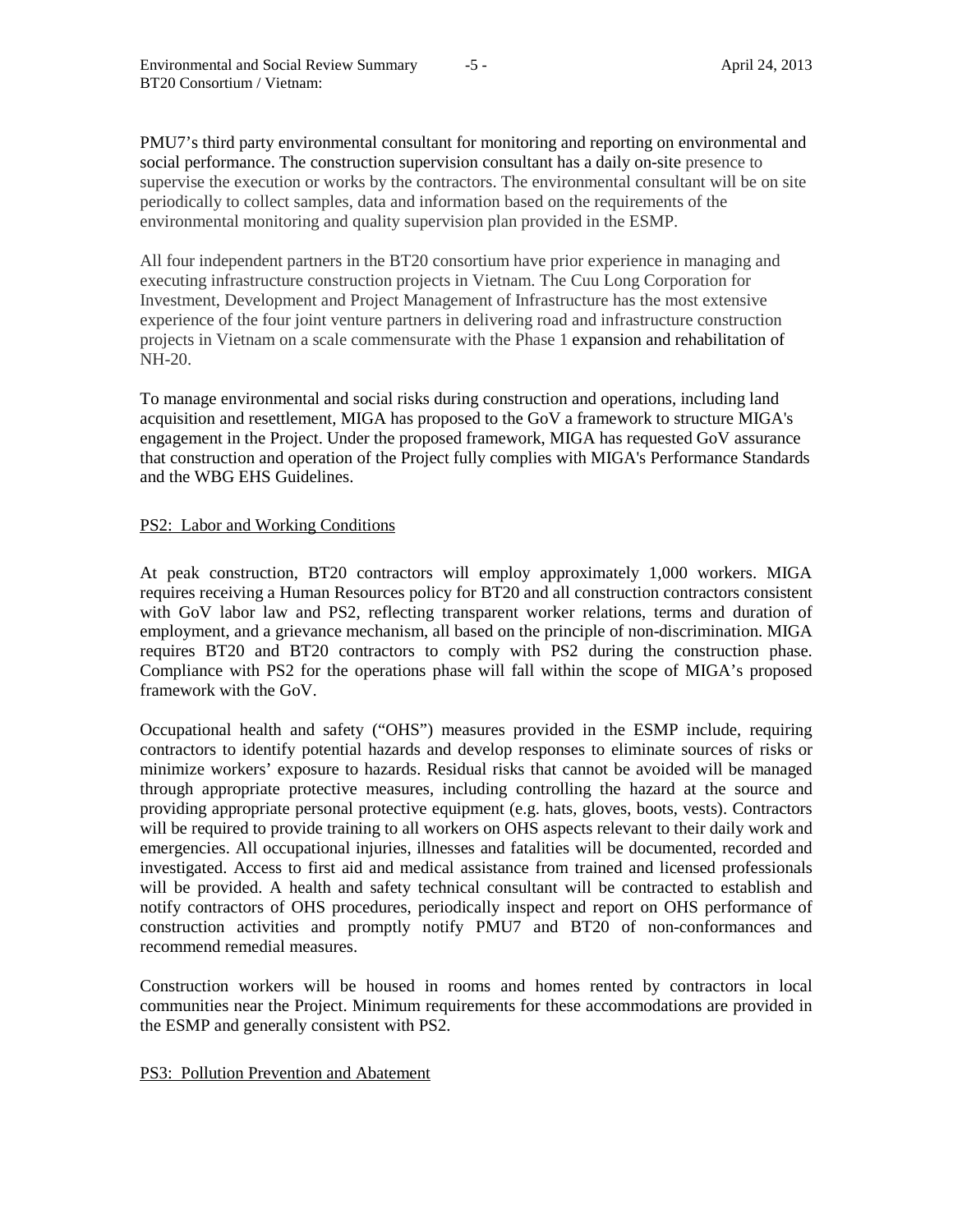*Preparation and construction:* Risks and impacts are related to air emissions, soil erosion and runoff, surface and ground water quality, waste, hazardous materials, and spills. These risks and impacts are expected to be managed through Project design and mitigation measures provided in the ESMP, as implemented by BT20 contractors.

Air emissions during construction are expected from fugitive dust generated from site clearance, demolition, material transport and construction works; and gaseous emissions from operation of diesel powered asphalt plants, vehicles, equipment and machinery. Baseline ambient air quality was surveyed in the EIA at 25 locations, with background levels of carbon monoxide, sulfur dioxide, nitrogen dioxide and hydrocarbons found below GoV standards. Background total suspended particles were found to exceed the WBG EHS Guideline value for particulate matter at 5 locations, and background sulfur dioxide levels at all survey locations exceeded the WBG EHS Guideline value indicating pre-existing degradation of ambient air quality. The EIA estimates construction to generate approximately 812,637kg of dust from excavation and material transport, with modeling indicating that fugitive dust concentrations to dissipate to meet the WBG EHS Guideline value for particulate matter approximately 40m from the source. Modeling of gaseous emissions from vehicles, equipment and machinery provided in the EIA indicate that nitrogen oxide emission levels generally dissipate to meet the WBG EHS Guideline value between approximately 20-80m from the source. Modeled emissions from the asphalt plants dissipated to meet the WBG EHS Guideline value approximately 350m from the source. Measures to mitigate air emissions are provided in the air emissions management plan, as part of the ESMP. These measures include: limiting vehicle speed; wet dust suppression; covering loads; minimizing material drop height; conducting regular maintenance of asphalt plants, vehicles, equipment and machinery; and ensuring diesel powered plants, vehicles, equipment and machinery are turned off when not in use. Periodic monitoring will be conducted, including some nearby sensitive receptors (e.g. schools, clinics, churches, markets), to ensure that ambient air quality meets WBG EHS Guideline values or construction activities don't further degrade existing ambient conditions.

Soil erosion and runoff risks and impacts to surface and ground water quality, flood risk, and slope and riverbank stability are expected to result from site clearance, sub-grading, excavating, embankments, road construction bridge and channel works, bridge and channel works, and surface runoff from operation of quarries and asphalt plants. Measures to mitigate these impacts are provided in the erosion and sediment management plan, ecology management plan, and raw materials plan, as part of the ESMP. These measures include: limiting clearance of vegetation and prompt re-vegetation of appropriate cleared areas; installing retaining walls, mud screens, and reinforcing embankments, as needed; maximum height limitations for material piling and storage; and programming works during the dry season and postponing works during storm events. Periodic monitoring will be conducted, including visual surveys of erosion and sediment control measures every 3 months in dry season and monthly in wet season, as well as a quarterly audit of quarry operations.

Risks and impacts to surface and ground water during construction are expected from site clearance, demolition and preparation; staging and storage areas; material extraction and quarry operations; sub-grading, excavating and embanking the road base; bridge construction; industrial wastewater from concrete mixers; sanitary wastewater from temporary worker camps; and spills. Baseline surface water and ground water quality were surveyed in the EIA at 15 and 32 locations respectively, analyzing for temperature, pH, conductivity, dissolved oxygen, chemical oxygen demand, biological oxygen demand, total suspended solids, ammonia, nitrates and nitrites, phosphate, oil and grease, coliform and heavy metals. Baseline surface water quality exceeded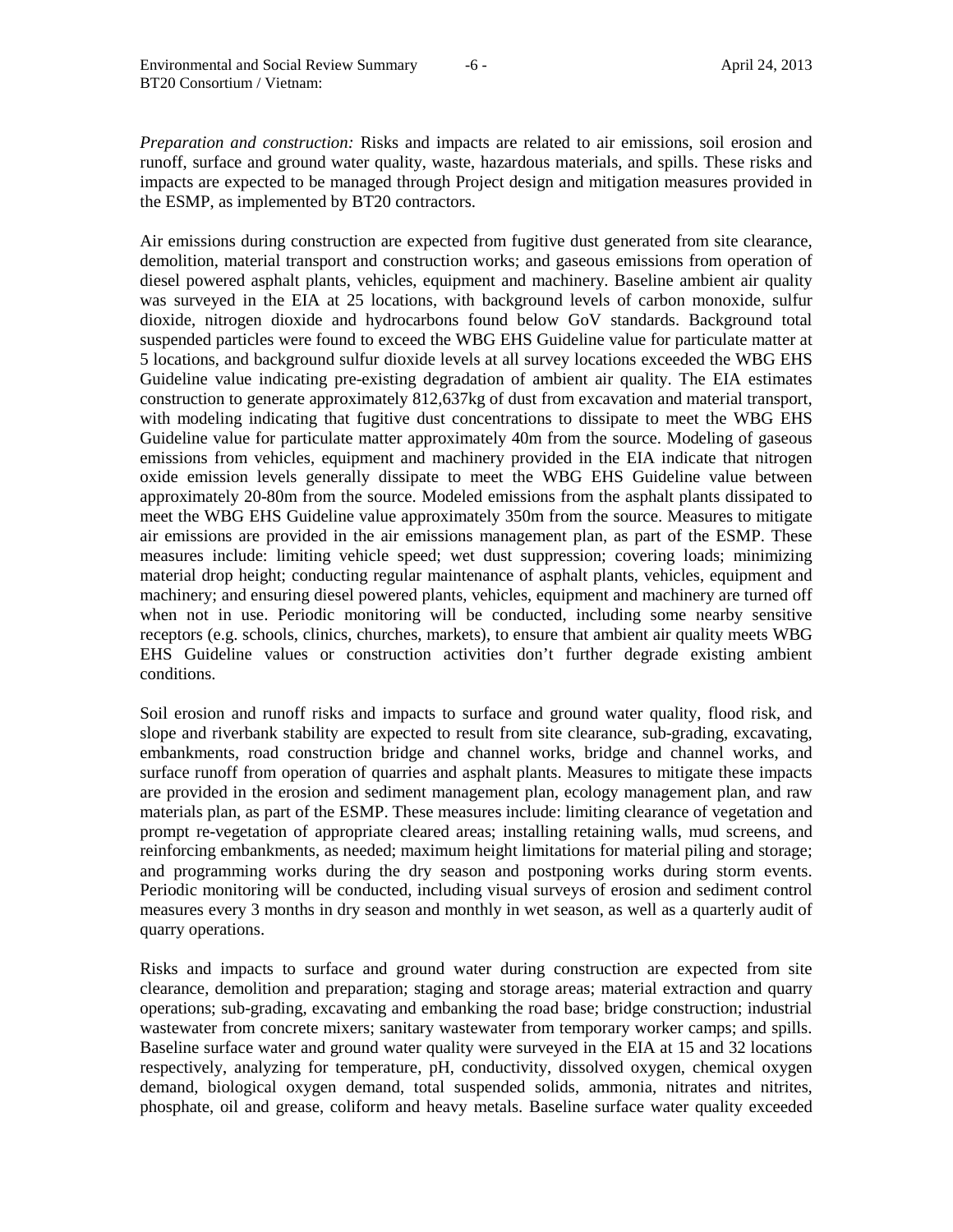GoV standards for dissolved oxygen, chemical oxygen demand, biological oxygen demand and coliform at a significant number of locations; and baseline ground water quality exceeded GoV standards for ammonia, nitrate and coliform at a significant number of locations.

The EIA assessed daily loading of sanitary wastewater on surface waters to exceed GoV standards for biological oxygen demand, total dissolved solids, total suspended solids and grease; industrial waste water, including discharge from concrete mixers, was assessed to exceed GoV standards for total suspended solids, pH and grease. Measures to avoid or mitigate risks and impacts are provided in the water resources management plan, as part of the ESMP. These measures include: implementation of erosion and sedimentation plan; use of settlement ponds and sediment traps; minimizing number of staging and storage areas and locate those areas at least 50m from waterways; using berming or diversion isolation techniques during works in watercourses; minimizing materials extraction activities; appropriate storage of hazardous substances; spill and emergency response procedures; water use efficiency and application of wastewater treatment at concrete mixers; and use of portable or permanent sanitation facilities at temporary workers camps.

Waste generated by construction activities includes construction waste, domestic solid waste and hazardous waste. Construction waste is expected to include concrete, asphalt, gravel, stone, inert materials, wood, metals, plastics, insulation, packaging, plasterboard/gypsum, earth and topsoil and vegetation. Domestic solid waste is expected to include food waste, sanitary waste, card and paper, packaging, plastics, and textiles. Hazardous waste is expected to include used engine oil, oily rags and empty containers. The EIA estimates domestic solid waste generation on the volume of 562kg per day. Measures to manage and reduce or mitigate wastes are provided in the waste management plan, as part of the ESMP. For construction wastes, these measures include: crushing and on-site reuse of inert materials; segregation of metals, wood, plastics for reprocessing; composting of plant matter; and disposal to designated licensed landfills. For domestic solid waste, these measures include: segregation of recyclable materials; collection in on-site bins and disposal to licensed landfills. For hazardous waste, these measures include: collection and storage for off-site re-processing. Contractors will be required to develop a waste inventory that details the different waste streams, classification, quantities, storage requirements, potential use, and treatment and disposal arrangements. Periodic audits will be conducted to ensure compliance with GoV laws and PS3.

Hazardous materials including tar, diesel fuel, oil and grease will be transported, stored and used during construction. MIGA's February 2012 site visit found an underground diesel fuel storage tank at Quarry Tan Thanh Tu and lack of secondary containment and evidence of minor tar and diesel fuel spills at an asphalt plant. Measures to manage risks and impacts related to hazardous materials are provided in the hazardous material management plan, as part of the ESMP. These measures include: preparing a register including appropriate Material Data Safety Sheets; undertaking hazardous materials assessments, with results incorporated into the spill prevention and response plan; ensuring appropriate storage with control systems (bunding, automatic alarms and shut-off systems, secondary containment); labeling; securing storage areas; and providing appropriate training to workers. Periodic audits and inspections of hazardous materials transportation, transfer and use procedures will be undertaken to ensure that measures comply with the spill prevention and response plan and PS3.

Risk and impacts related to accidents and spills of hazardous material during construction will be managed according to the spill prevention and response plan, as part of the ESMP. These measures include requiring contractors, prior to engaging in construction activities, to undertake a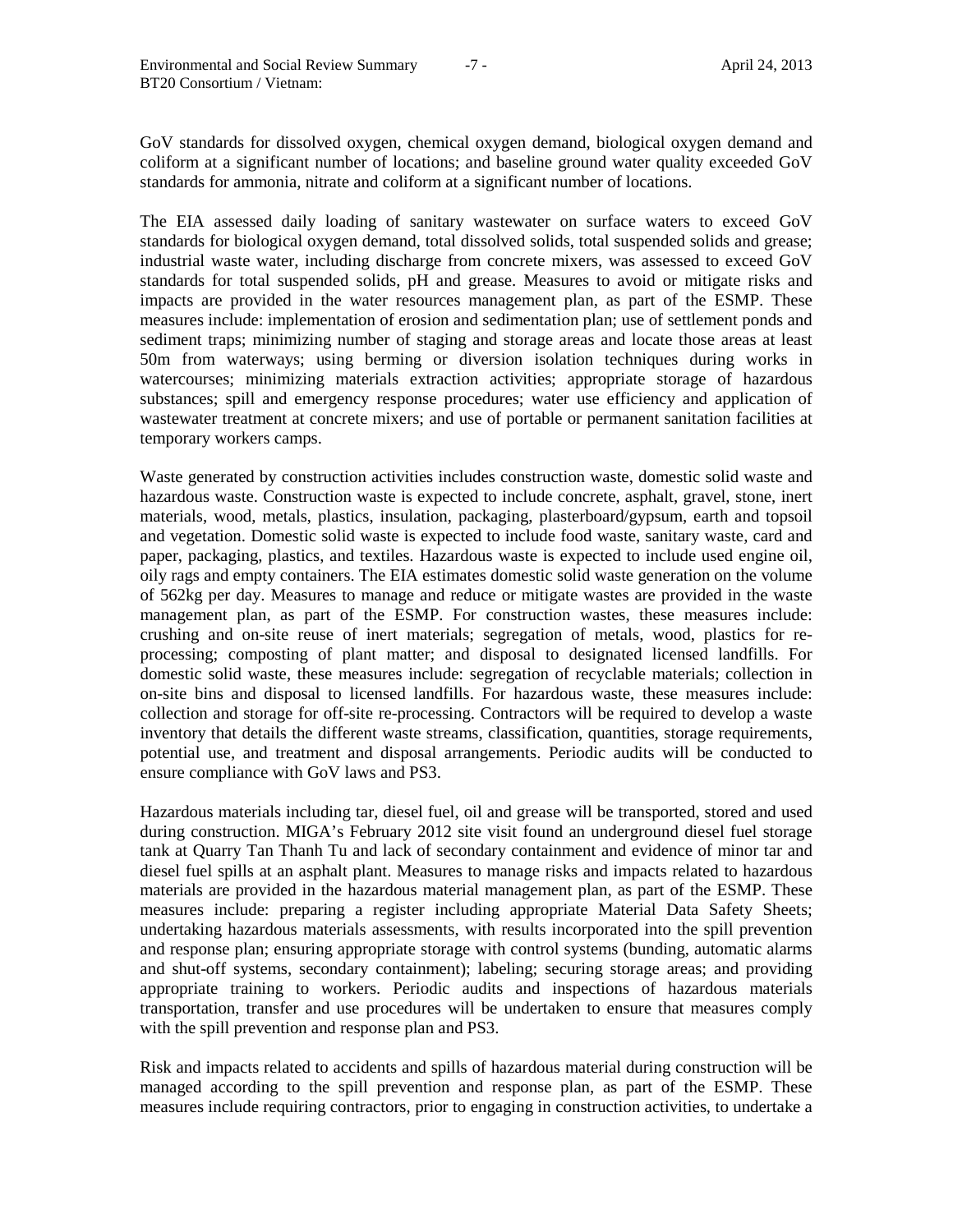spill risk assessment and identify measures to reduce associated risks. The spill risk assessment will be incorporated into contractors' spill prevention and response plans that will include: a description of activity and operator information; notification requirements; spill response frameworks, strategies and equipment; procedures to mobilize external resources for responding to large spills; clean up strategies and handling instructions and treatment or disposal requirements; self-inspection, training, exercises, drills and logs; and security measures. An initial inspection of existing storage tanks will be conducted to identify potential non-conformances and a corrective action plan will be implemented should non-conformances be observed. Periodic inspections will be conducted on the integrity of storage tanks and bunds, location and contents of spill kits, and presence of spill prevention measures that will be recorded in an inspection log. In the event of a significant spill, sampling and monitoring of surface and ground water will be required to assess the need for remediation.

*Operations:* Risks and impacts are related to air emissions from vehicle traffic and surface runoff. The EIA forecast vehicle traffic air emissions (dust, sulfur dioxide, nitrous oxide, carbon monoxide, and hydrocarbons) for the years 2020 and 2025, finding pollutant levels exceeding GoV standards and WBG EHS Guideline values only for nitrous oxides, which dissipated below threshold at 60m from the road in 2020 and 80m from the road in 2025. Flood risks related to storm water and surface runoff were assessed in the EIA to be reduced during operation resulting from installation of cross and vertical culverts to improve drainage. The culverts will outlet to nearby surface waters, where potential adverse impacts to water quality have been identified from oil and grease, total suspended solids and metals. Compliance with PS3 during operation of the Project will fall within the scope of MIGA's proposed framework with the GoV.

#### PS4: Community Health, Safety & Security

*Preparation and construction:* Risks and impacts are related to noise and vibration, traffic safety and community health and safety. These risks and impacts are expected to be managed through Project design and mitigation measures provided in the ESMP, as implemented by BT20 contractors.

Noise and vibration during construction are expected from operation of quarries (blasting, grinding and hauling), vehicles, equipment and machinery (e.g. backhoe excavators, pavers, trucks, concrete mixing machines, pile drivers, concrete rollers, cranes, compressors and generators). Maximum noise levels for construction equipment and machinery assessed in the EIA are expected to range from 74-106 dBA at a distance 15m from the source. Based on the analysis of the EIA, construction equipment, machinery and works should be located at minimum from 60-320m from residential areas and 340-1,900m from the nearest sensitive receptors (e.g. schools and hospitals), with pile drivers representing the most significant impact. Noise levels during construction are expected to exceed GoV standards and WBG EHS Guidelines near populated areas and nearest sensitive receptors. The EIA identified and assessed vibration impacts related to operation of excavators, graders, trucks, compressors and hammers, finding impacts dissipating sufficiently to meet GoV standards 12m from the source for all equipment and machinery, except mechanical hammers, which dissipated sufficiently to meet GoV standards 16m from the source. Measures to reduce or mitigate risks and impacts are provided in the noise and vibration management plan, as part of the ESMP. These measures include: engagement with residents and businesses; restricting construction works to daytime hours; installation of noise barriers; utilizing and regularly maintaining equipment and machinery that meets good international industry practice standards for noise attenuation; ensuring that equipment and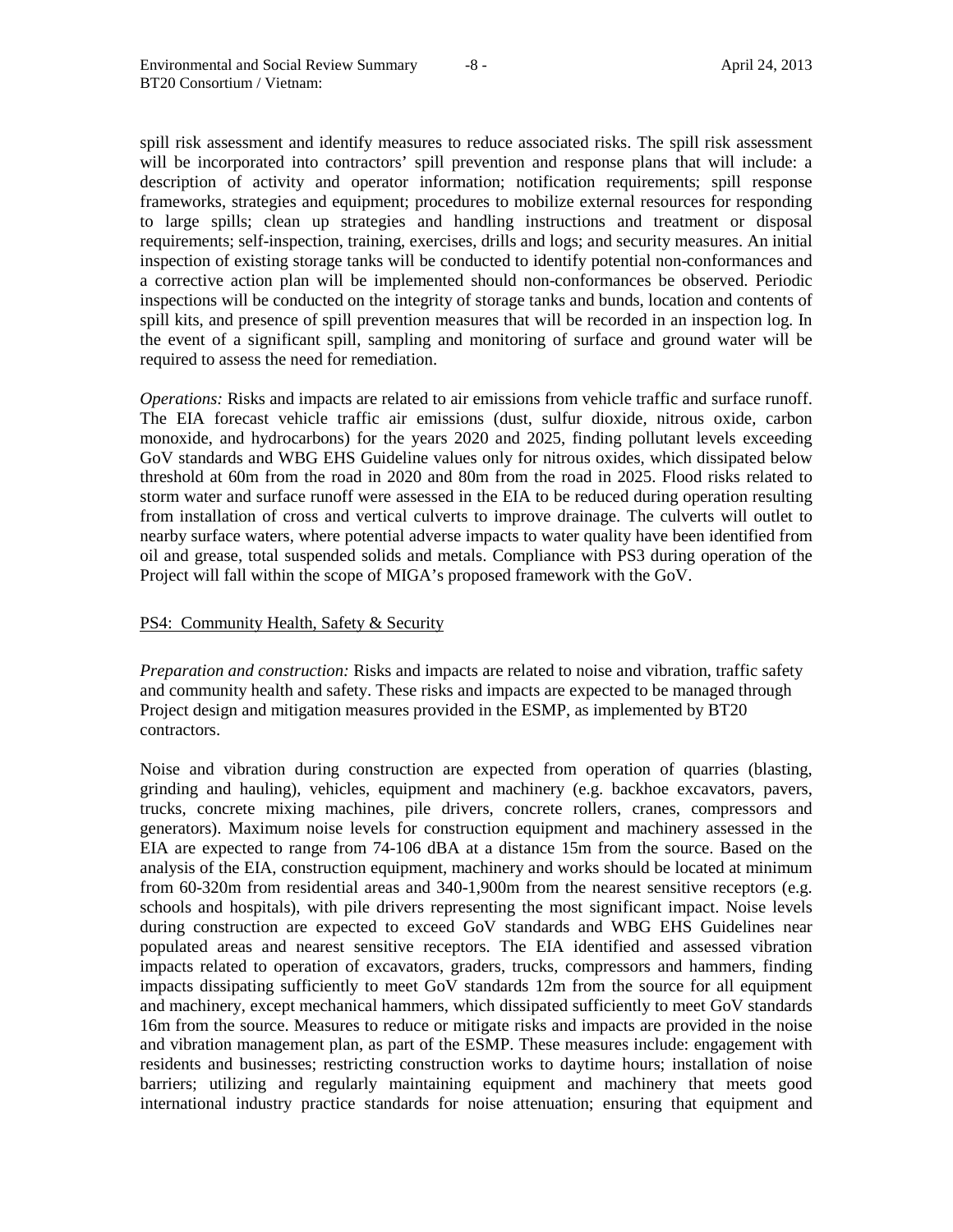machinery is turned off when not in use; and fitting of all pneumatic tools with an air exhaust port silencer when used in close proximity to residences. Periodic monitoring of noise and vibration impacts will be conducted at locations where background samples were taken, as well as location of persistent noise complaints. Additional consideration will be made to monitor nearest sensitive receptors identified in the EIA.

Accident risks to communities from construction-related traffic and disruptions to normal traffic patterns are expected. The EIA has identified twelve locations near population centers (towns and communes) where significant disruptions to traffic flow are expected to occur. Additional disruption is expected related to bridge construction, where temporary bridges adjacent to the existing bridges will be erected to accommodate traffic flow. Measures to promote traffic safety and mitigate traffic accident risks are provided in the community impact plan, as part of the ESMP. Contractors will be required to develop construction traffic management plans, including: identification and enforcement of haul routes, installation of appropriate barriers and signage, establishment of speed limits for construction-related vehicles, driver training, consulting and agreeing accident procedures with local emergency services, adopting limits for trip duration and arranging driver rosters to avoid overtiredness. A procedure will be established for recording all construction related traffic accidents, and include accident investigation and corrective actions, as required.

Community exposure to health and safety hazards related to active construction works will be mitigated through the community impact plan, as part of the ESMP. Public access to construction and work areas will be restricted through use of security fencing and appropriate signage, presence of security personnel, and permit-to-enter site access controls. A procedure will be established for recording public health and safety incidents that includes procedures for recording of accidents, investigation and corrective actions, as required.

Unarmed security personnel are employed by construction contractors to restrict public access to construction works, staging and storage areas, as well as to protect construction equipment and machinery when not in use.

*Operations:* Risks and impacts are related to traffic safety and accidents. Project design includes several features that are expected to improve traffic safety during operations, including: widening of the road to accommodate separate lanes for vehicles and slower moving motorbikes, installation of lighting, safety fencing, kilometer pillars, signage boards, paint marking, convex spherical mirrors and escape ramps. Compliance with PS4 during operation of the Project will fall within the scope of MIGA's proposed framework with the GoV.

### PS5: Land Acquisition & Involuntary Resettlement

Resettlement for this project will consist of permanent physical displacement of households and temporary impacts on mostly micro and small businesses during construction. MIGA will require all resettlement activities to be carried out in accordance with PS5. For the households to be physically resettled, MIGA has received resettlement planning documents from five districts (Bao Loc, Da Huoai, Tan Phu, Thong Nat, Dinh Quan) that describe the principles on which compensation will be paid according to GoV law and provides an inventory of households and property to be compensated. For impacts on businesses, MIGA's client has commissioned and provided a study based on a thorough field survey of a sample of the businesses that will be potentially impacted, or have already been impacted, by construction activities. In addition,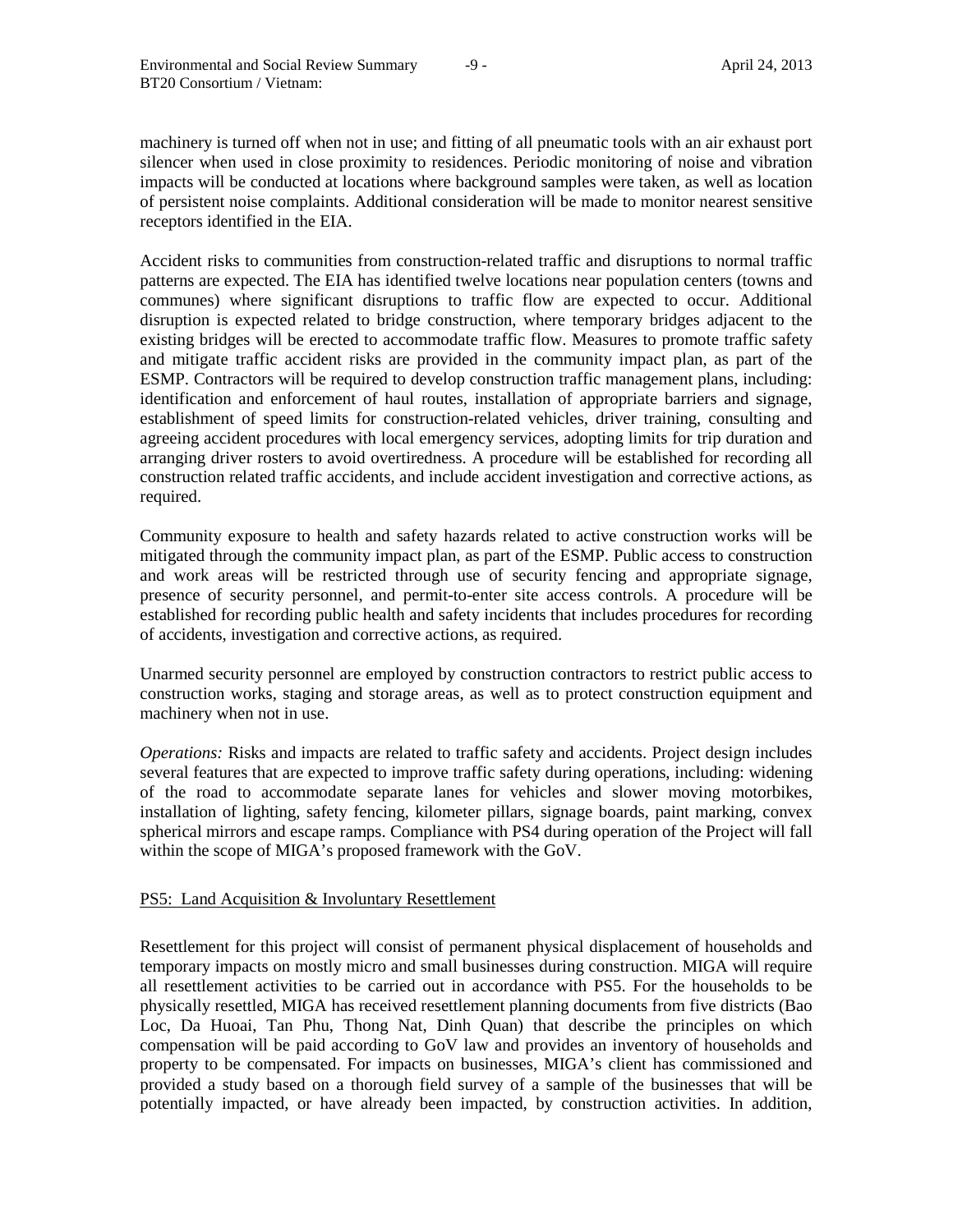MIGA met with affected households and businesses and with the relevant local authorities during the due diligence mission. MIGA has not yet received full baseline of all PAP affected by land acquisition and resettlement consistent with PS5.

Regarding physical displacement, 30 households will be completely relocated to make way for the construction of the La Nga bridge in Dinh Quan District, Dong Nai province. The proposed relocation site for these households will be within several kilometers of their present location, and consequently the project does not anticipate impacts on livelihoods for these households. Compensation will be paid for land, structures, crops and trees. In addition, 6 households will be relocated within their existing lots in order to allow construction of Damrhe bridge in Da Huoai District, Lam Dong province.

Physical resettlement has not yet occurred but will likely be carried out within the next several months. Preparatory work has begun. The consultation and resettlement process for these households is as follows, and reflects the different roles of the government and private project sponsors in the Vietnamese context. The road falls under the jurisdiction of several different local authorities, but the process to be followed is materially the same for each. First, the project company works with local authorities to confirm the social demographic information and property inventories for each household. Second, the project company submits a RAP Framework (a resettlement planning document) to the local authorities to establish compensation to be paid in each case. Third, the local authorities meet with the households to be resettled to discuss the finalized compensation amounts. The project company and client's E&S advisor also participate in these meetings. Fourth, provided that residents agree with the compensation proposed, the project company and local authorities together establish a schedule for acquisition and payment. If residents do not agree with the compensation proposed, additional meetings are held until an agreement can be negotiated. The government has powers of expropriation it can exercise if an agreement is not ultimately possible, but local authorities interviewed during MIGA's mission reported that in recent resettlement activities for other projects they have only had to resort to this in a small number of cases.

There are approximately 3,230 micro and small businesses situated along the sides of the road. Based on current information no permanent negative impacts are anticipated. Temporary impacts are anticipated and have already been experienced by some businesses in the sections where construction has been undertaken. The impacts are the result of noise, dust, and impaired access to the business sites while construction is taking place in the immediate vicinity. The most important mitigation measure will be to complete construction as quickly as reasonably possible in each location. The project estimates construction time as being 21-36 days for most sections. Other mitigation measures include standard measures for dust and noise, discussed above, as well as the construction of simple, temporary wooden bridges to allow access across culverts. Businesses interviewed by MIGA have so far reported income losses in the 20-50% range over periods of 1-8 weeks. Business owners have generally expressed support for the project and expect a permanent improvement in business following completion of construction.

Issues that are still pending resolution or confirmation at this stage in order to ensure compliance with PS5 include: 1) determination that the compensation amounts to be paid for physical resettlement adequately correspond to full replacement value for all lost assets, and as part of this, that any distinctions made based on ownership or type of tenure are consistent with PS5; 2) possible supplementation of the official grievance mechanisms where necessary; 3) verification that household lessees to be permanently resettled, who are not believed to be numerous, will receive adequate compensation; and 4) ongoing monitoring and mitigation of business impacts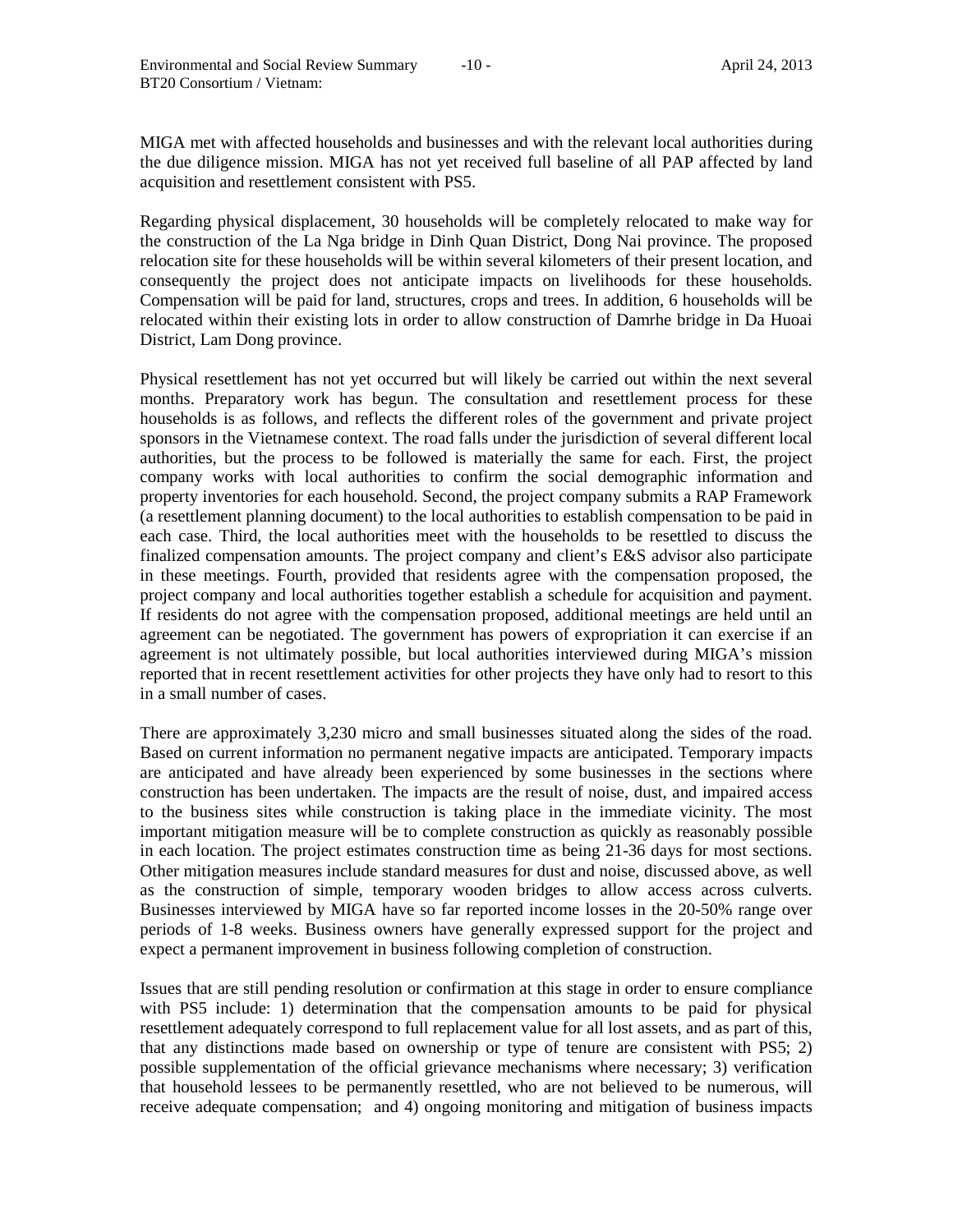during construction. Compliance with PS5 is expected through the scope of MIGA's proposed framework with the GoV.

# **F. Environmental Permitting Process and Community Engagement**

The EIA was approved by the Ministry of Environment and Natural Resources in July 2012. The project has satisfied national legal requirements for community engagement and has obtained or will obtain all necessary permits. A stakeholder engagement plan was prepared and incorporates public disclosure of documentation, a grievance mechanism, and meetings with various stakeholders. Stakeholder meetings involve communities near to the road, women and vulnerable groups, ethnic minorities, business owners (via community meetings), NGOs, suppliers, and elected representatives. Regular community consultation will be conducted on a quarterly basis throughout the construction phase. In addition to this, a resettlement consultation process is followed, as described above, which also involves public meetings and disclosure of planning documents for legally mandated minimum periods of time.

## **G. Availability of Documentation**

- *[EIA Report for Rehabilitation and Improvement of National Highway No.20](http://www.miga.org/documents/BT20_EIA.pdf)*, Project for Rehabilitation and Improvement of National Highway No.20 – Section from Dong Nai Province to Lam Dong Province. October 2010. Project Management Unit No.7. Prepared by the Center for Nuclear Research Institute.
- *[Summary Report of Business Impact Assessment](http://www.miga.org/documents/BT20_Business_Impact_assessment.pdf)*, Project for Rehabilitation and Improvement of National Highway No.20 – Section from Dong Nai Province to Lam Dong Province. March 2013. BT-20 Cuu Long.
- *[Environmental and Social Management Plan](http://www.miga.org/documents/BT20_ESMP.pdf)*, Rehabilitation and Improvement of National Highway No.20 – Section from Dong Nai Province to Lam Dong Province. April 2013. BT-20 Cuu Long. Prepared by WSP.
- *[Stakeholder Engagement Plan](http://www.miga.org/documents/BT20_Stakeholder_Engagement_Plan.pdf)*, Highway 20 Rehabilitation Project. April 2012. BT-20 Cuu Long.

The listed documentation is available electronically as PDF attachments to this ESRS at [www.miga.org.](http://www.miga.org/) It is also available for viewing locally at the following locations:

- BT20-Cuu Long office: 649/36 Dien Bien Phu Street, Ward 25, Binh Thanh District, Ho Chi Minh City, Viet Nam.
- PMU7 office: 63 Nguyen Xi Street, Ward 26, Binh Thanh District, Ho Chi Minh City, Viet Nam.
- Thong Nhat People Committee office: Hung Loc Ward, Thong Nhat District, Dong Nai Province, Viet Nam.
- Dinh Quan Committee office: Dinh Quan Town, Dinh Quan district, Dong Nai Province, Viet Nam.